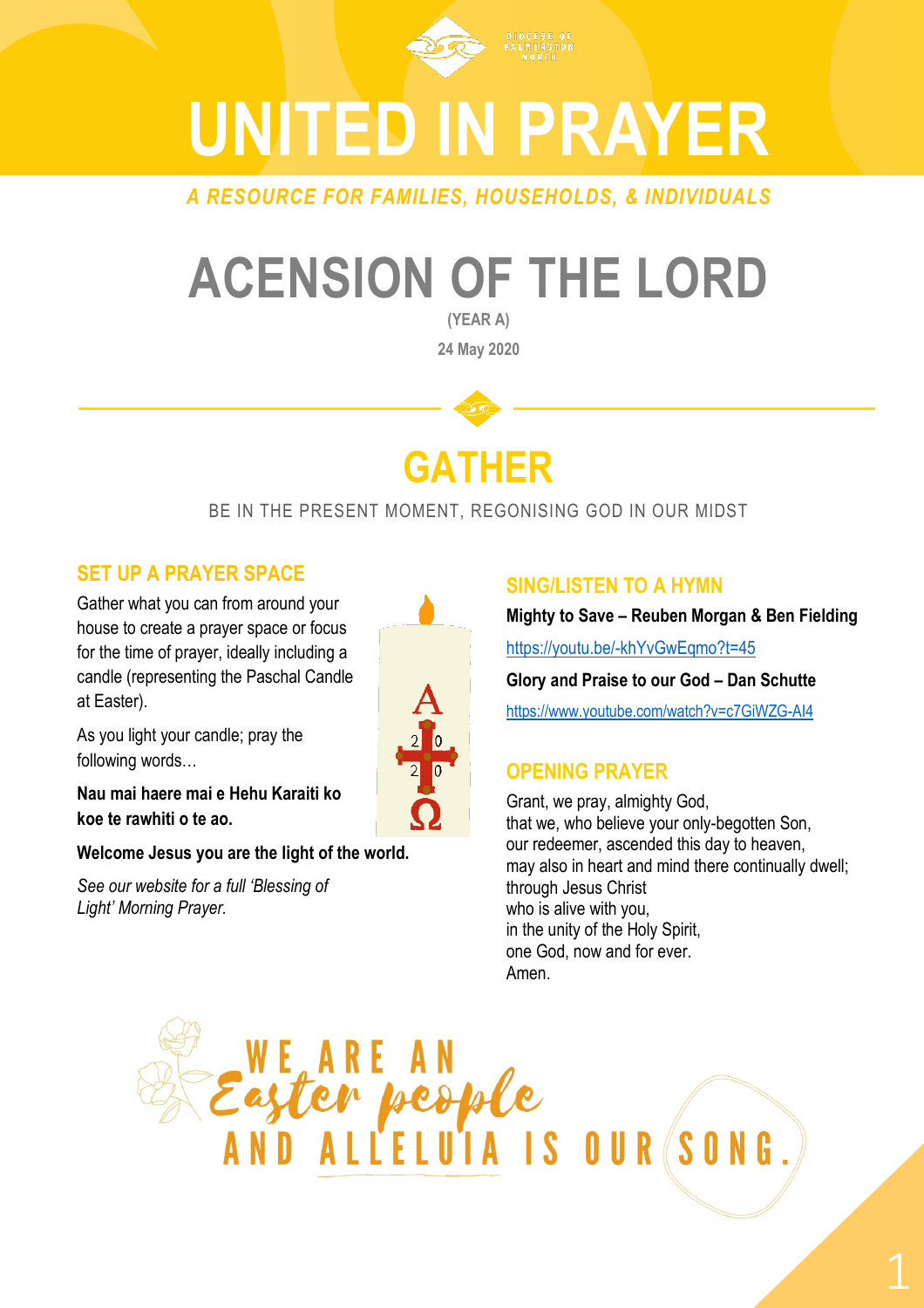

#### **Here you will find references for this weekend's readings.**

**While we cannot physically gather for Mass, the Word of God is what can nourish us.** 

# **THIS WEEKS READINGS**

Open a Bible or vist [universalis.com](https://universalis.com/mass.htm) to find the readings.

#### **FIRST READING: Acts 1:1-11**

*As the Apostles were looking on, Jesus was lifted up.*

#### **RESPONSORIAL PSALM (46) 47:2-3, 6-9**

*God mounts his throne to shouts of joy: a blare of trumpets for the Lord.*

You can pray the Psalm by listening along to it sung [here.](https://www.youtube.com/watch?v=U2kSveukQkk)

#### **SECOND READING: Ephesians 1:1-17-23**

*In the body he was put to death, in the spirit he was raised to life*

#### **GOSPEL: Matthew 28:16-20**

#### *Go and make disciples of all nations*

The eleven disciples set out for Galilee, to the mountain where Jesus had arranged to meet them. When they saw him they fell down before him, though some hesitated. Jesus came up and spoke to them. He said, 'All authority in heaven and on earth has been given to me. Go, therefore, make disciples of all the nations; baptise them in the name of the Father and of the Son and of the Holy Spirit, and teach them to observe all the commands I gave you. And know that I am with you always; yes, to the end of time.'



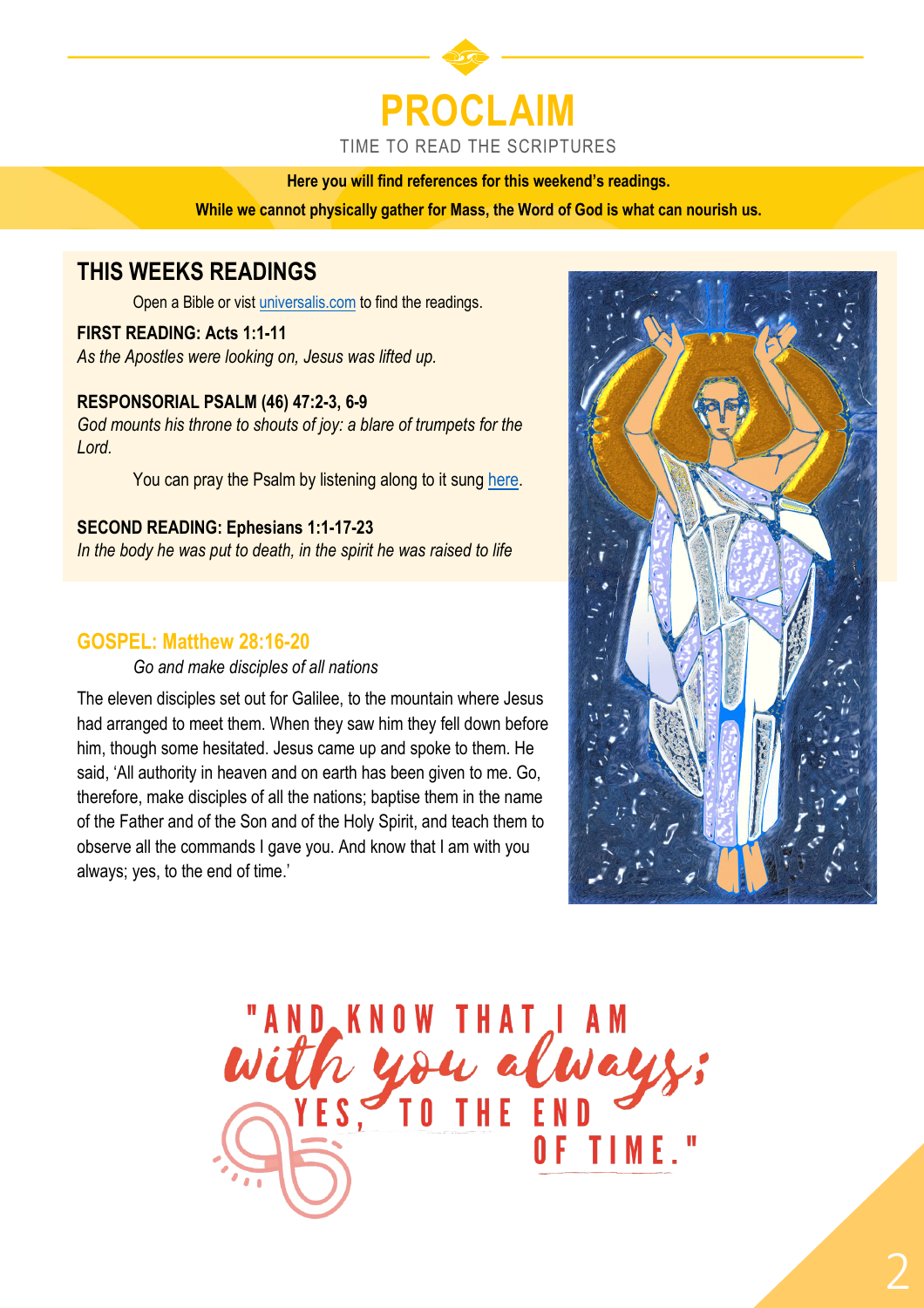

**This section of the prayer resource is designed to be adapted for people depending on who and how you are gathering to pray. This week you can find reflections for children and for everyone.**

# **1. FOR CHILDREN**

**2. FOR EVERYONE**

# **1. FOR CHILDREN**

#### **What did you hear in the Gospel today?**

In today's Gospel, Jesus tells his disciples to go and make disciples of all nations. The words in this reading are the last words that Jesus says to his disciples in Matthew's Gospel.

Throughout New Zealand, people haven't been able to travel for quite a while now, but **have you ever gone to the airport to farewell someone who was going overseas? Who were you saying goodbye to?**

**What sort of things do people say before they go on a long journey?** In today's story we hear about Jesus saying farewell to his friends as he goes back to his Father. But he tells us that he will come back, and we will not be alone.

Jesus leaves a special job for his friends to do. **Have you ever been sent to do a special job for someone?**

Jesus sends his friends out to the ends of the earth. **What were they being sent to do? Did they do it?**

- **What did Jesus' friends do next?**
- **Do you think they missed Jesus?**
- **Who are Jesus' friends now?**
- **What does Jesus want us to do?**

#### **Can children really do what Jesus was asking?**

Today we are not that different from those who heard the teachings of the first disciples. We too become members of the Church through Baptism. The teachings of others and the example of their lives and their actions make us want to be members of the Church. Of course the saints and other holy people are witnesses to Christian discipleship but so are members of our family and our local Church. Everyone who helps us to understand what it means to be a Christian is doing what Jesus told his first disciples to do: go forth and make disciples.

Jesus told his friends that he would always be with them. **How is Jesus with us today?**

#### **Activity suggestions**

- **Play this memory game with your children.** Sit in a circle and start the game by saying*: I'm going on a camping trip; I'd better bring a tent.* The child to your right should say next: *That's a good idea. I'm going on a camping trip too. I'll bring a tent and a torch.* The next person should continue in this manner, repeating the previous items and adding a new item. When everyone has had a few turns, say: *We started out with just one thing and look at how many we have now!*
- **Link to game:** The eleven disciples who heard Jesus say those things couldn't possibly go to every place in the whole world, but they did tell the people they met how Jesus had changed their lives. Then the people that they told went on to tell the story to others and added what Jesus was doing for them. The story just kept on going—and it's still going today as today we are talking about Jesus. Jesus promises to be with us until the end of the world. By telling the stories of his life, we remember how much he means to us.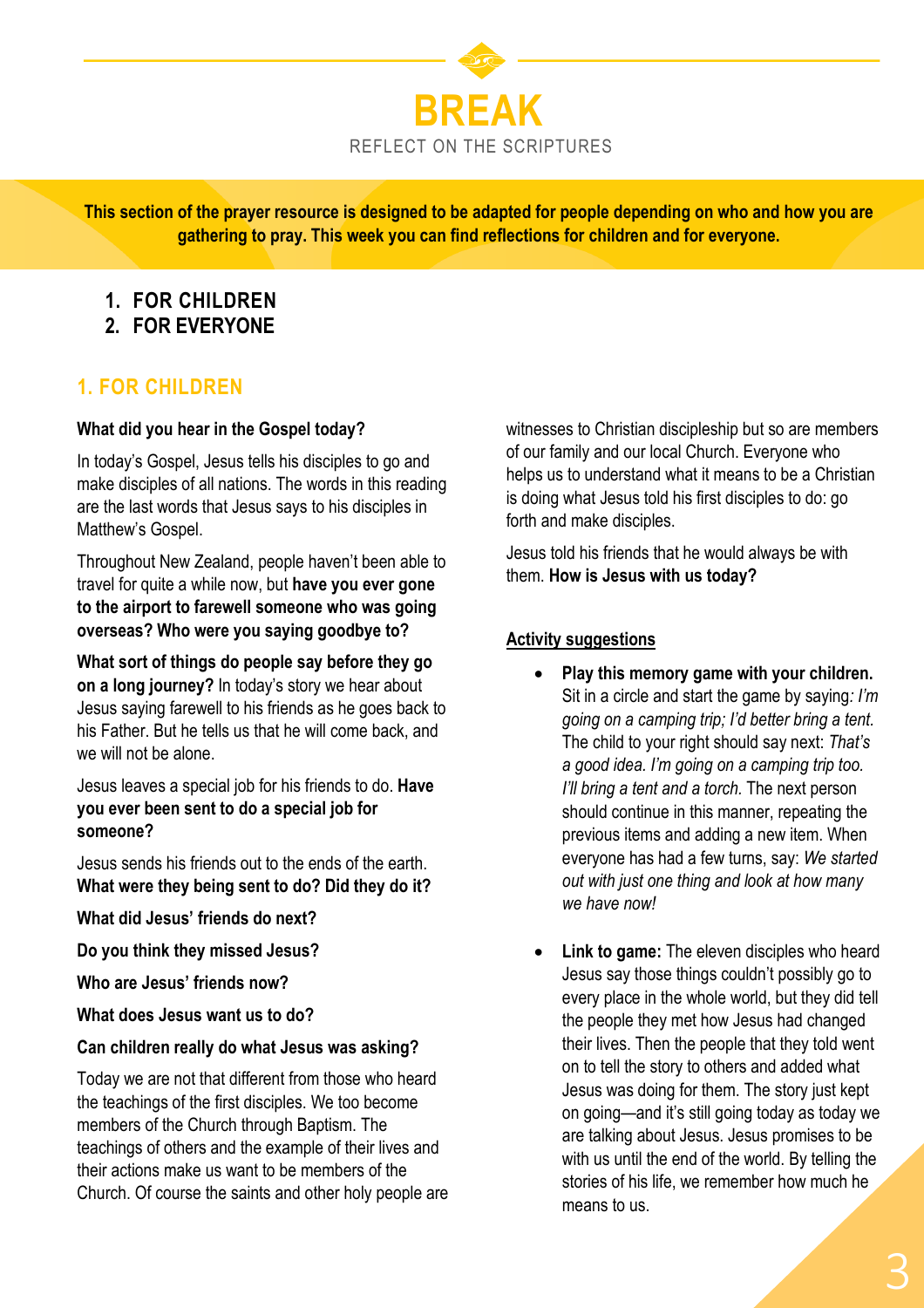



Today we celebrate the Ascension of Jesus into Heaven, 40 days after Easter. The First Reading recounts this episode at the beginning of the Acts of the Apostles. Here we hear about the final separation of the Lord Jesus from his disciples and from this world. The Gospel of Matthew, however, focuses on Jesus' mandate to his disciples: the invitation to go out, to set out, in order to proclaim to all nations his message of salvation. "To go" or better, "depart" becomes the key word of today's feast: Jesus departs to the Father and commands his disciples depart for the world.

Pope Francis puts it this way…

*"Jesus departs, he ascends to Heaven, that is, he returns to the Father from whom he had been sent to the world. He finished his work, thus, he returns to the Father. But this does not mean a separation, for he remains forever with us, in a new way. By his ascension, the Risen Lord draws the gaze of the Apostles — and our gaze — to the heights of Heaven to show us that the end of our journey is the Father. He himself said that he would go to prepare a place for us in Heaven. Yet, Jesus remains present and active in the affairs of human history through the power and the gifts of his Spirit; he is beside each of us: even if we do not see him with our eyes, He is there! He accompanies us, he guides us, he takes us by the hand and he lifts us up when we fall down. The risen Jesus is close to persecuted and discriminated Christians; he is close to every man and woman who suffers. He is close to us all; he is here, … the Lord is with us! Do you believe this? Then let's say it together: the Lord is with us!"*

Pope Francis continues, saying…

*"Jesus is present also through the Church, which He sent to extend his mission. Jesus' last message to his disciples is the mandate to depart: "Go therefore and make disciples of all nations" (Mt 28:19). It is a clear mandate, not just an option! The Christian community is a community "going forth", "in departure". More so: the Church was born "going forth." … To his missionary disciples Jesus says: "I am with you always, to the close of the age" (v. 20). Alone, without Jesus, we can do nothing! In Apostolic work our own strengths, our resources, our structures do not suffice, even if they are necessary. Without the presence of the Lord and the power of his Spirit our work, though it may be well organized, winds up being ineffective. And thus, we go to tell the nations who Jesus is."*

When we celebrate the Ascension we are aware that Christ is seen through the works and words of those who are united to him through baptism: the church. To say that one is Christian – that we will represent Christ, making him present here and now, is an awesome mission. **You may like to ask Jesus how he is calling you to live out this mission in a new way. How can you make Christ present here and now in the week ahead?**

The Ascension is not a cosy feast: it should make us feel uncomfortable. If we believe that Christ has ascended, then we need to be willing to challenge corruption, untruth, intolerance, and all that enslaves. **Have we been standing idle looking into heaven for too long? How can we shift our eyes enough to see even more the needs of our neighbour's and of the world?**

Jesus' final words are an important encouragement to us, especially at this time. Even though we cannot physically participate in the sacraments, Jesus assures us that he is with us always. **Spend a moment in prayer, thanking Jesus for his abiding presence and asking for an ongoing sense of this closeness as you continue living as a missionary disciple.**